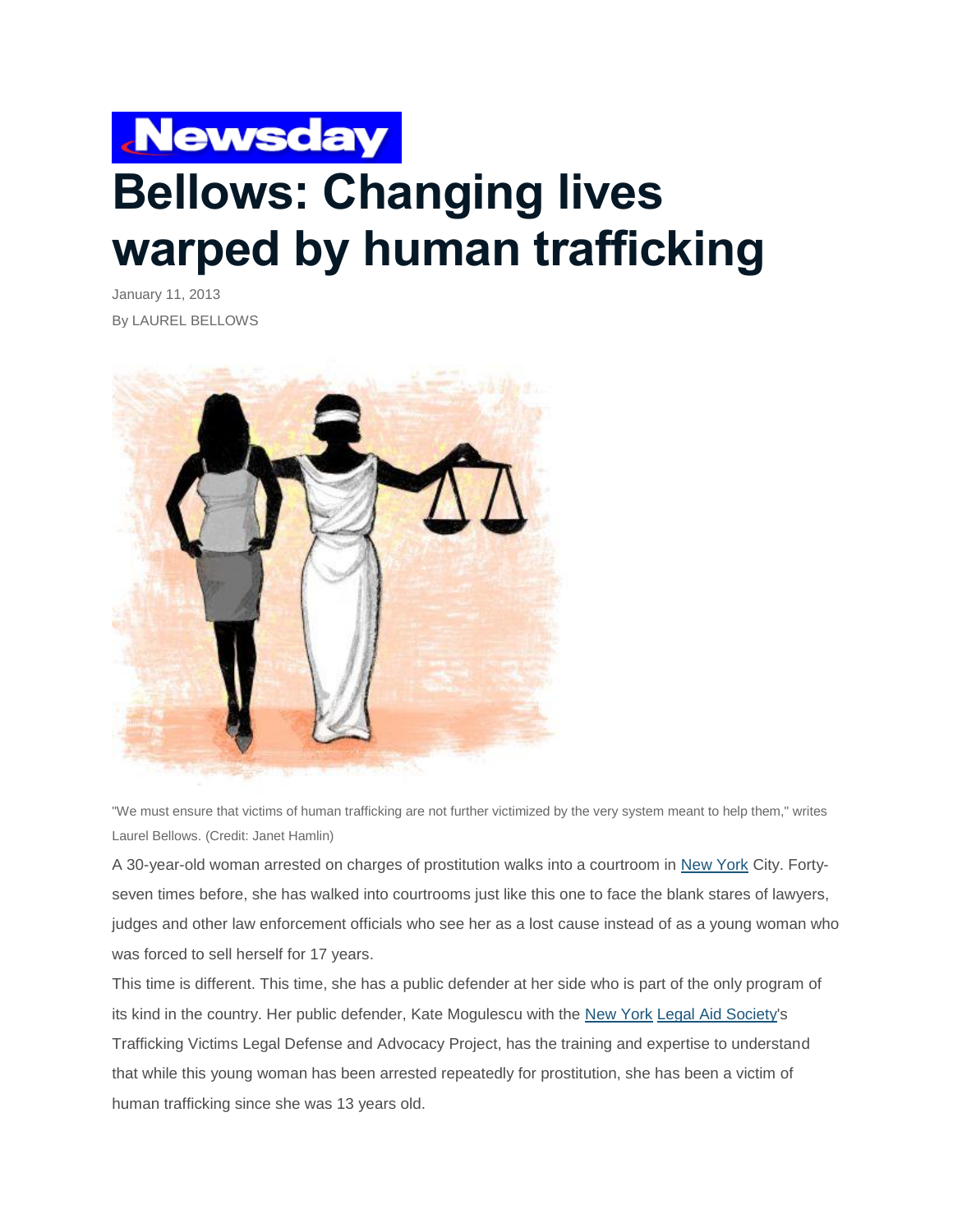"What we have is a massive system failure," Mogulescu said. "All these trafficking victims hear is, 'You are bad. You are a criminal. You belong in jail.' For many of them, it just reinforces what they are hearing from their exploiters and society at large."

Human trafficking, also known as modern-day slavery, has fast become one of the largest organized criminal enterprises in the world. Gov. Andrew M. [Cuomo](http://www.newsday.com/topics/Andrew_Cuomo) highlighted the problem in his State of the State address on Wednesday, when he called for strengthening laws against human trafficking. According to the U.S. State [Department,](http://www.newsday.com/topics/US_State_Department) nearly 21 million people across the globe, predominantly women and children, are, day in and day out, denied basic needs such as sleep, food, compensation or free interaction with others, while being forced to work or engage in sexual acts under threats of violence, abuse or death. In the United States, more than 100,000 citizens are estimated to be victims of trafficking -- although, because data are scarce, many experts say the number is actually much higher. In many cases, victims may be led to believe that they are indebted to their captors, financially or otherwise, or they may be manipulated psychologically into compliance.

Additionally, because many in law enforcement still lack the skills, awareness or resources to deal with this growing, complex issue, trafficking victims frequently find themselves confronted by a criminal justice system that fails to recognize them for who they really are: victims.

Even as human trafficking is chronicled in cities, small towns and rural areas across the country, a mere 18 percent of 3,300 local, county and state law enforcement agencies surveyed in a 2008 National Institute of Justice study had some type of training to deal with human trafficking; only 9 percent had a protocol or training on human trafficking.

The American Bar Association has dedicated itself to changing the way America's legal system deals with this horrifying crime. We are conducting training sessions across the country for police officers, lawyers, judges, medical personnel, social service workers and others -- to help them use resources wisely and punish traffickers while assisting and protecting victims. In addition, we are working to help more lawyers provide much-needed pro bono representation to trafficking victims.

For the 30-year-old woman described above and many others, Mogulescu is using an innovative law on the books in seven states -- New [York,](http://www.newsday.com/topics/New_York_(state)) Hawaii, [Illinois,](http://www.newsday.com/topics/Illinois) [Maryland,](http://www.newsday.com/topics/Maryland) [Nevada,](http://www.newsday.com/topics/Nevada) [Vermont](http://www.newsday.com/topics/Vermont) and [Washington](http://www.newsday.com/topics/Washington) -that allows trafficking victims to wipe their criminal records clean of prostitution charges. Val Richey, senior deputy prosecutor for King County, Wash., agrees that the law must not treat trafficking victims like criminals. He points to recently enacted legislation in [Washington](http://www.newsday.com/topics/Washington) state that allows trafficking victims to assert an affirmative defense that they engaged in prostitution because of force, fraud or coercion. Nine states -- Alabama, [Connecticut,](http://www.newsday.com/topics/Connecticut) [Massachusetts,](http://www.newsday.com/topics/Massachusetts) [Minnesota,](http://www.newsday.com/topics/Minnesota) [New](http://www.newsday.com/topics/New_Jersey)